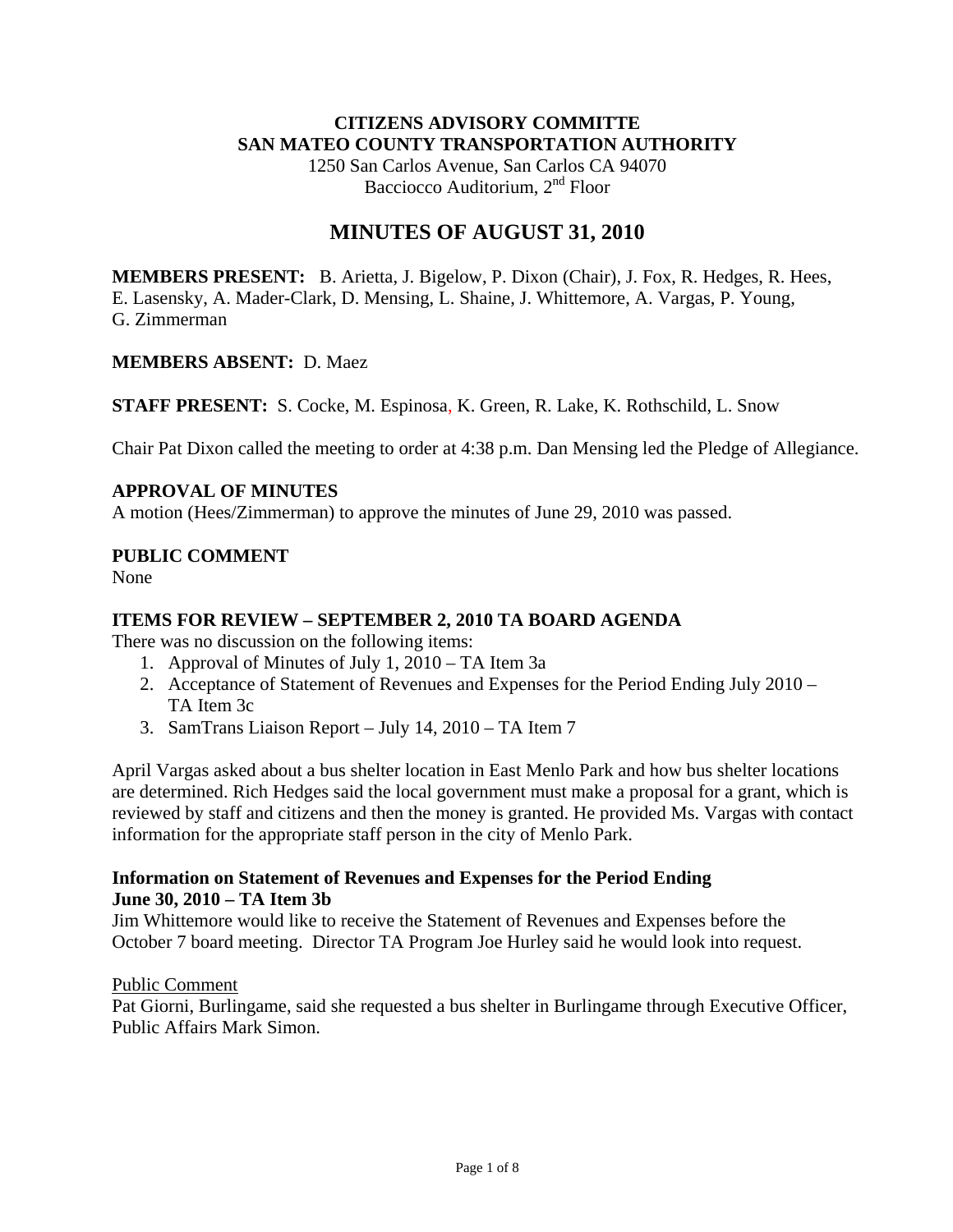### **Call for a Public Hearing on October 7, 2010 for Adoption of an Updated Property Conveyance Policy and Fee Schedule – TA Item 10**

Mr. Hurley said the public hearing will take place at the October 7 TA Board meeting. The policy will provide administrative guidance for processing requests by third parties involving encroachment requests or grants of property rights. The policy was originally adopted in December 2000.

### **Acceptance of Quarterly Investment Report and Fixed Income Market Review and Outlook for the Quarter Ended June 30, 2010 – TA Item 11a**

George Zimmerman expressed his concern about the large amount of TA funds still invested with the County Pool. Manager Finance Treasury Lori Snow said, in May, the TA Board and CAC accepted moving \$50 million in additional funds from the County Pool to the CSI Capital Management, Inc. (CSI) investment portfolio, to take place in amounts of \$10 million each. CSI Investment Advisor Bill Osher told staff there are not a lot of available securities to buy that are offering any kind of return, which is looking very much like the movement of the \$50 million might be stalled or delayed. The TA is witnessing the same type of competition as most municipalities, and all are facing the same thing and looking for the same quality investments.

Mr. Zimmerman asked if the returns from the County Pool are commensurate with those from CSI. Ms. Snow said the opportunities CSI is currently eyeing in the marketplace will be no better than the County Pool.

Mr. Whittemore said it's difficult to derive the County Pool's performance from the numbers they publish. Ms. Snow said performance reports are published every month on the TA's pool of investments. She said the TA also receives monthly reports from the County Pool but there isn't transparency the TA would like to see.

Mr. Whittemore asked what form of cost basis is used. Ms. Snow said she imagines the County Pool is required to be consistent across all their numbers and will follow up on this request.

Mr. Hedges asked what percentage of TA investments are long or short term. Ms. Snow said Exhibit 1-Report of Investments in the TA Board packet shows the longest term investment goes out until 2014. The strategy over the last year and a half is to invest shorter than longer, which offers the opportunity to replace if the TA finds itself in a rising interest rate market.

Mr. Hedges asked if the TA looks at California general obligation bonds and American bonds with higher interest rates. Ms. Snow will review their risk profile and report back.

Mr. Hedges said the California Constitution requires California bond debt service be paid first. Ms. Snow will follow up on this comment.

## **Authorize Allocation to the Peninsula Corridor Joint Powers Board (JPB) in the Amount of \$3,000,000 for San Mateo County's Local Share for the Caltrain Systemwide Capital Improvement Program for Fiscal Year 2011 – TA Item 11b**

Mr. Hurley said Caltrain will undertake a number of new and continuing systemwide capital improvements, which include rolling stock, track improvements, and bridge work that are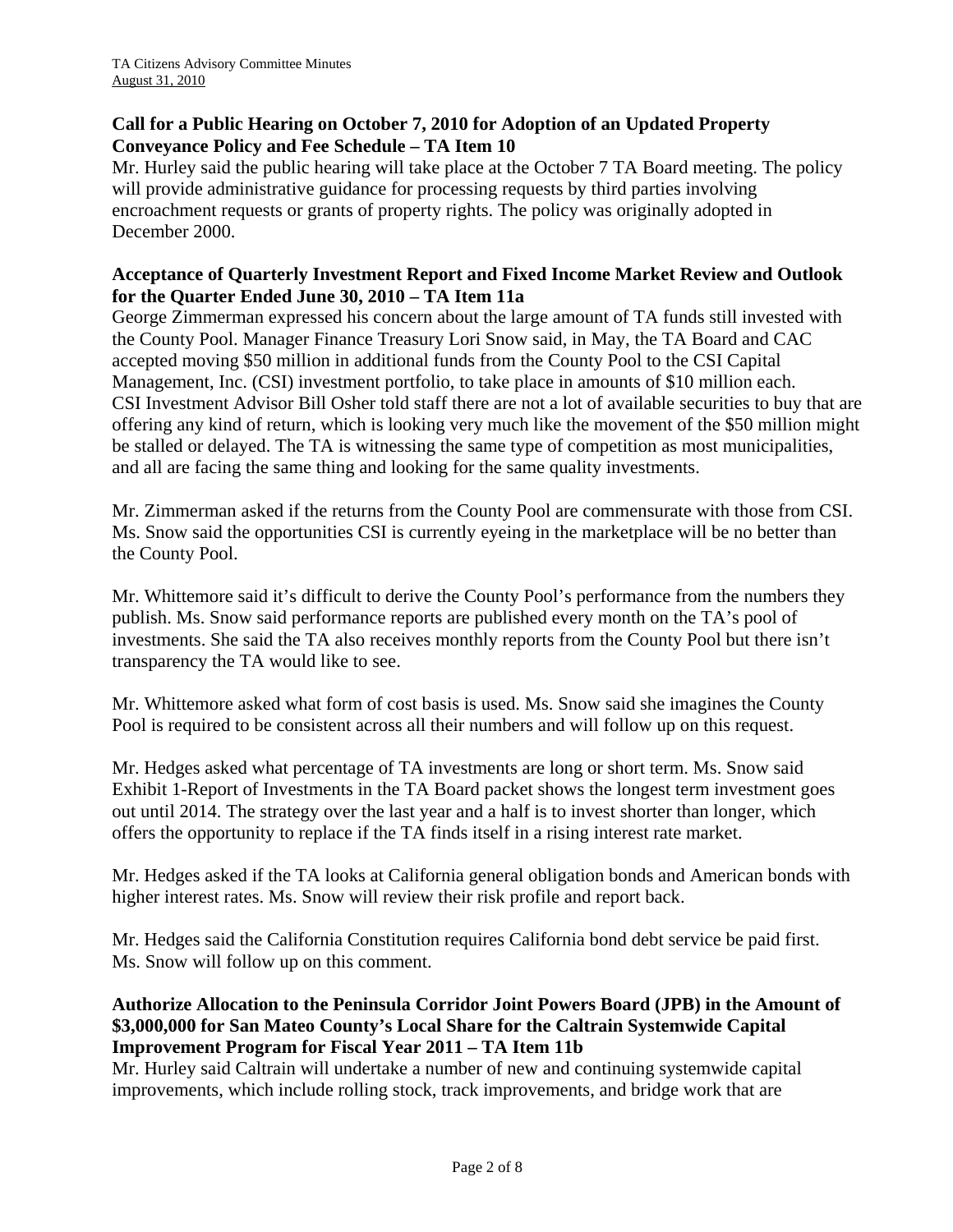systemwide rather than county-specific. San Francisco and Santa Clara counties each will contribute \$3,000,000.

Mr. Zimmerman asked if there are any contingencies in the JPB agreement that the other counties will allocate their fair share. Mr. Hurley said the invoices are paid on a proportional basis and when an invoice is submitted, it's an equal drawdown for each agency.

Jim Bigelow said these allocations are leveraged with other funds and the agencies have historically contributed their share.

A motion (Bigelow/Zimmerman) to support allocation of the local share was approved.

## **Authorize Allocation to the Peninsula Congestion Relief Alliance (Alliance) up to an Amount of \$398,103 for the Alternate Congestion Relief (ACR) Program Funding Request for Fiscal Year 2011 – TA Item 11c**

Mr. Hurley said the allocation will fund a program that supports local shuttles and partners with businesses in the area. This provides the same amount of Measure A funding as in the past and will be carried forward until the ACR call for projects in a year and a half.

A motion (Hees/Shaine) to support the allocation to the Alliance was approved.

Mr. Shaine asked if this was the Alliance's primary funding source. Mr. Hurley said other sources are the City/County Association of Governments of San Mateo County (C/CAG) and the Air Resource Board as well as participating businesses.

### **Authorize Allocation to C/CAG in the Amount of \$650,000 to Fund Implementation of Traffic Congestion Relief Programs Through Fiscal Year 2011 – TA Item 11d**

Mr. Hurley said the funding to C/CAG includes \$300,000 for the shuttle program, \$100,000 for the Ramp Metering Project, \$150,000 to maintain and update the Countywide Travel Forecasting Model, and \$100,000 to update the San Mateo County Comprehensive Bike Route Plan.

A motion (Zimmerman/Arietta) to support the allocation to C/CAG was approved.

Mr. Whittemore asked if the ramp metering program involves lights on Highway 280. Mr. Hurley said Yes, from Highway 380 to the San Francisco County line.

## **Authorize Allocation to the Metropolitan Transportation Commission (MTC) in the Amount of \$150,000 to Fund the US 101//SR 92 Interchange Study – TA Item 11e**

Mr. Hurley said this is a study for develop and evaluate operational improvements on the within and around the 101/92 Interchange. The MTC has undertaken certain locations for assessment of congestion and this is one of the locations. The estimated study cost is \$450,000 with each partner (MTC, C/CAG, and the TA) funding \$150,000.

A motion (Hees/Bigelow) to support the allocation to the MTC was approved.

Mr. Bigelow said this project was big on the list with the renewal of Measure A and it's very worthy of further study and some solution.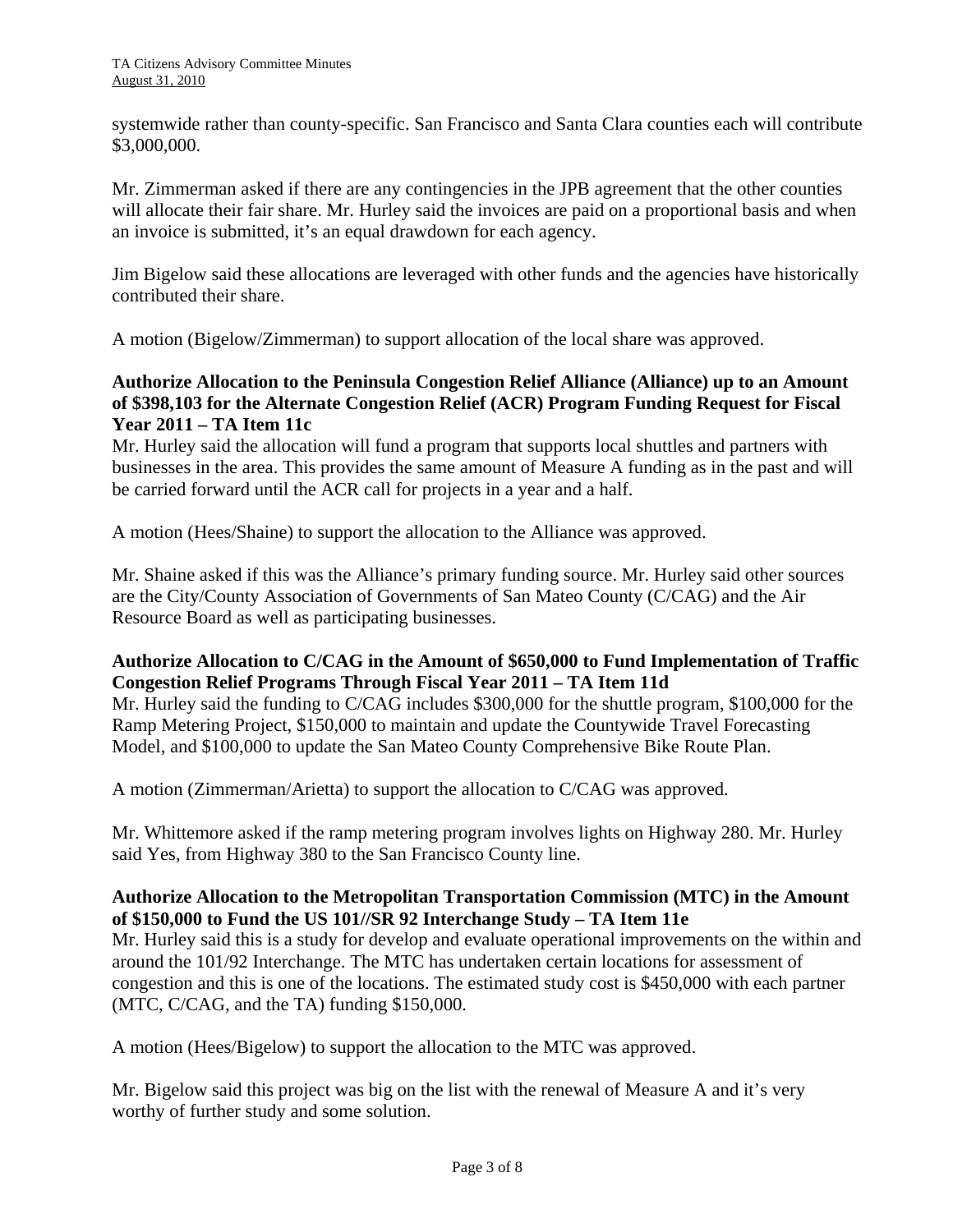Mr. Whittemore asked if the study will expand up to Delaware Street and El Camino Real and when it would be finished. Mr. Hurley said the study includes this area; the study will be completed the first part of 2011.

### Public Comment

Pat Giorni, Burlingame, said she assumes this study is going to encompass possible construction and quick fixes and the study might say to tear down, and rebuild or redesign this section. Mr. Hurley said the intent of the study is to identify the problem and explore potential solutions.

#### Public Comment

Pat Giorni, Burlingame said, even if certification for High Speed Rail (HSR) may go through, there are questions on the possible use of Highway 101 and this should be looked at as a possible alternative for HSR if the Caltrain corridor falls through for some reason. She said the Caltrain Footprint Study, which was necessary for electrification, never took HSR into account.

Barbara Arietta said there are a variety of problems using the Highway 101 corridor for HSR including the garter snake habitat.

Randy Hees asked if the Highway 101 HSR option has been eliminated from the HSR environmental statement. Mr. Bigelow said if the California High-Speed Rail Authority (rail authority) recertifies the Environmental Impact Review (EIR) this week, it will identify Merced to Pacheco Pass to Gilroy, and onto to San Jose and San Francisco. He recalls the TA put aside about \$3 million and looked at tracks and various configurations if HSR came through San Mateo County. He said the purpose of the Footprint Study was really to look at the impacts of HSR and Caltrain electrification in the county, if HSR were to happen.

### Public Comment

Pat Giorni, Burlingame, said she attended a Footprint Study session about a year and a half ago and the presenter asked if HSR was taken into consideration. The answer was no, which was repeated several weeks later in a Burlingame city council meeting. Mr. Hurley said a lot of valuable information has come out of the Footprint Study that has fed other studies that are underway in terms of profile adjustment, such as road under rail, road over rail, etc.

Mr. Whittemore asked if the Highway 101/SR 92 study will look at the Hayward Park rail crossing and HSR and if it extends beyond the interchange to include Delaware Street and El Camino Real, which also includes the Hayward Park and Kmart area. Mr. Hurley said it does include going up through El Camino Real on Route 92 but will likely not include the Kmart and Hayward Park rail crossing.

A motion (Hees/Bigelow) to support the study was approved.

## **Allocation of \$170,625 of New Measure A Funds: Local Shuttle Program (Part 2 of 2) – TA Item 11f**

Senior Planner Stacy Cocke said staff is recommending allocation of new Measure A Local Shuttle Program Category funds for Fiscal Year (FY) 2011. At the June 29 CAC meeting, staff presented recommendations on the five remaining applications and the CAC supported staff recommendations for the East Palo Alto Shopper shuttle, East Palo Alto Youth shuttle, Menlo Park Senior Shopper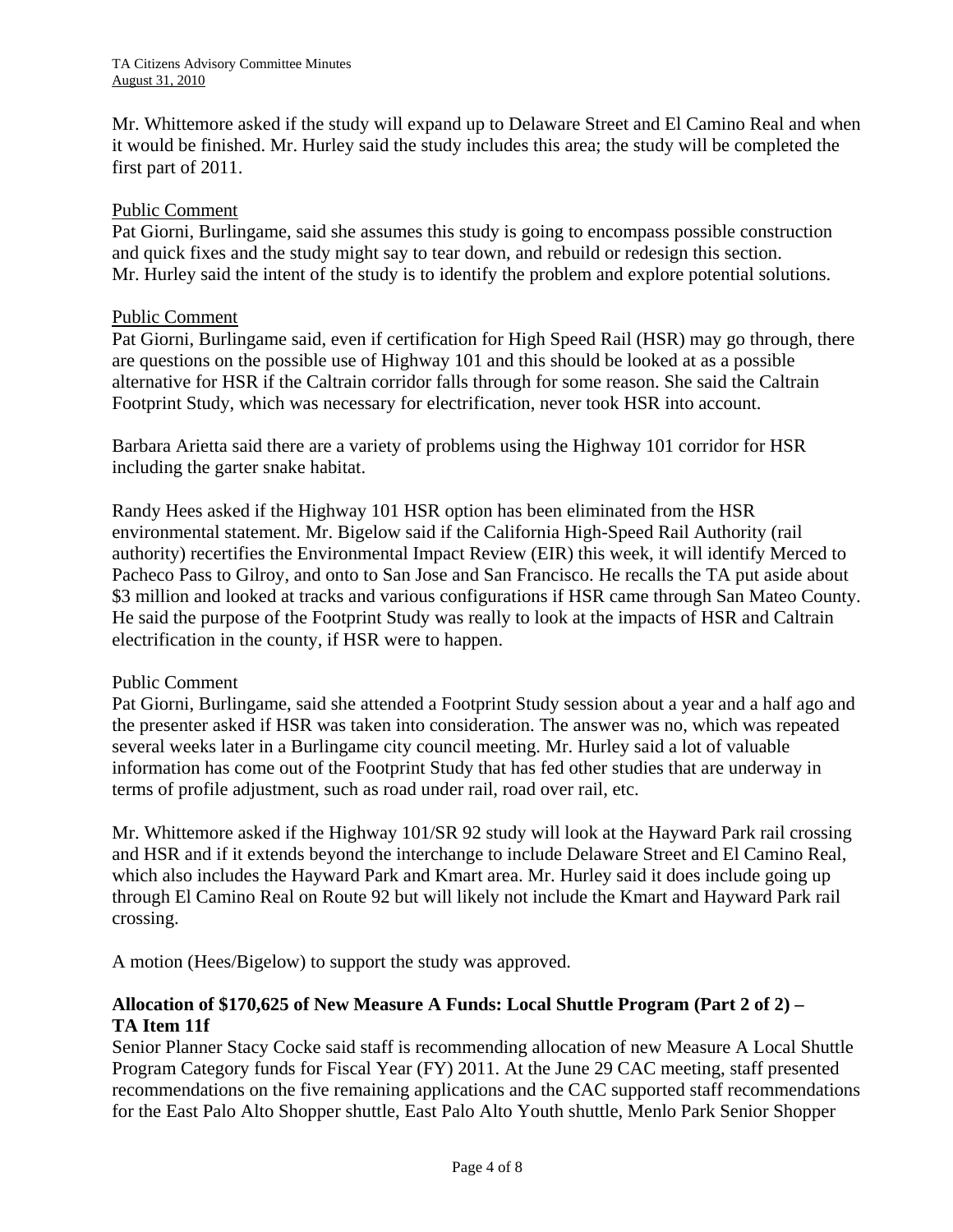shuttle and the Millbrae On-demand shuttle. The South San Francisco Ferry shuttle is only requesting funding in FY2012.

Mr. Zimmerman asked if daily ridership of 81 trips during the school year for the East Palo Alto Youth shuttle is considered low or acceptable. Ms. Cocke said this is very good, and is \$6.54 in terms of cost per passenger, which is competitive with commuter-type shuttles.

Mr. Zimmerman said the staff report notes the Menlo Park Senior shuttle's average daily ridership is 30 trips and projected future ridership is 60 passengers per week. He asked why an increase is expected. Ms. Cocke said the current shuttle operates one day per week and the proposal is to add one more day.

Mr. Shaine asked if the shuttles were leased from the Parking Corporation of America, other companies or purchased. Ms. Cocke said all the money being requested is for operations and varies based on how the city or organization runs the shuttle.

Mr. Shaine asked where the capital money comes from. Ms. Cocke said the cities are responsible for providing that award contract through the Parking Corporation of America or working with the Alliance.

Mr. Hees congratulated Ms. Cocke for her incredible command of the facts.

A motion (Hees/Hedges) to support the shuttle allocation was approved.

## **Update on State and Federal Legislative Program – TA Item 12a**

Government Affairs Officer Kim Rothschild reported:

- Today is the last day of session for the State of California and there is no budget.
- The governor and Democrats have an agreement today, in principle, on about \$16 billion of the \$19 billion budget deficit. There are \$3.7 billion in cuts to schools, a reserve of \$500 million, the imposition of an oil severance tax, and about \$1.4 billion in adjusted projections by the Legislative Analyst's office. Additional savings of nearly \$1.5 billion have been realized through renegotiation of pension plans by six unions.
- The governor and Democrats are also pushing for another tax swap that would broaden the tax base by reducing the personal income tax and sales tax, while expanding sales tax to services, which should generate about \$2.3 billion. At this point, these are just conversations.

Mr. Hedges asked if the State will finally charge tax on Internet sales. Ms. Rothschild said there are no details on this.

Mr. Shaine asked if Proposition 22 (transportation protection) passes, would it be bulletproof. Ms. Rothschild said there will be a different governor and this can't be answered. She will follow up with the TA lobbyist and report to the CAC.

**Capital Projects Quarterly Status Report – 4th Quarter Fiscal Year 2010 – TA Item 12b**  Mr. Hurley said this report covers a lot of material and he is available for any comments or questions on the report.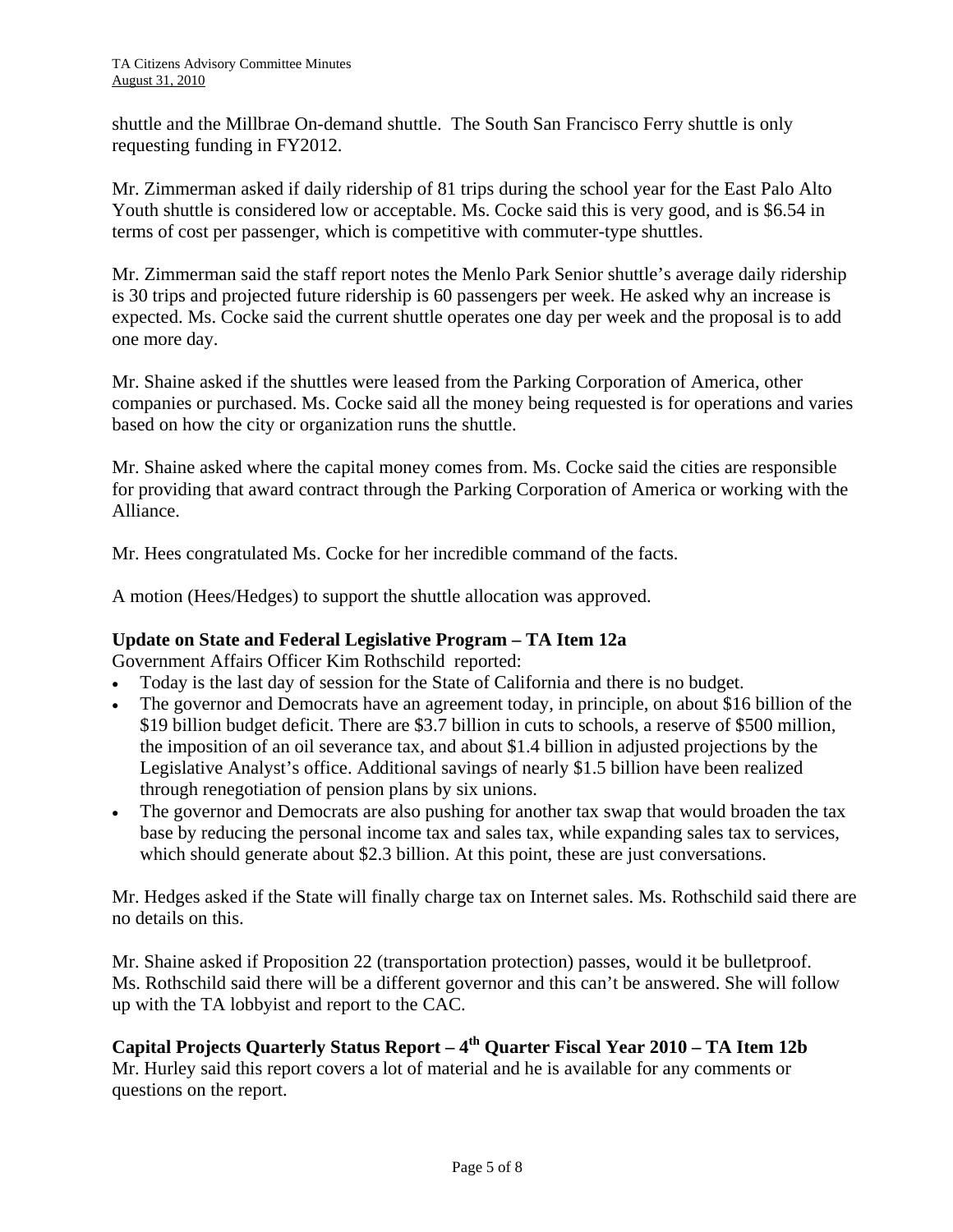Mr. Whittemore asked if he could receive the report electronically for easier reading. Assistant District Secretary Rosemary Lake said the report is available in color in the agenda packet on the TA Web site.

Mr. Shaine said, on page one of the report, the Broadway Interchange Project has all green lights and one yellow triangle. Mr. Hurley said there was a scheduling issue in the last quarter that was addressed in this quarter and the change from yellow to green had to do with solving the scheduling problem.

Ms. Arietta asked about the status of the Calera Parkway Project. Mr. Hurley said there was a public information meeting on June 22 and the comment period was extended to July 22 so items could be included in the environmental document. About 100 comments were received and the project consultant is capturing these to make sure they are addressed in the draft environmental document, which is scheduled to be released in March or April 2011.

Ms. Arietta asked about the environmental document circulation and time period. Mr. Hurley said the normal practice is to post it on the TA Web site, and make it available for review in libraries, community centers, city halls and staffed locations. The original schedule had a timeframe from August 9 to September 24 for circulation of the draft environmental document. As a result of the March 3 scoping meeting and June 22 informational meeting, the schedule has been readjusted and will be reflected in the next quarterly report, which is why the schedule light is yellow.

Paul Young left at 5:38 p.m.

Mr. Bigelow said the EIR/Environmental Impact Statement (EIS) for Dumbarton preliminary engineering has two red lights for significant issues. He said this would probably not be moved along until after the November elections. He asked if cost and ridership were key issues. Mr. Hurley replied yes. Mr. Bigelow requested an update after the November elections.

Mr. Whittemore asked if there is an audit trail when lights go from yellow to green. Mr. Hurley replied yes.

Mr. Hedges said the Dumbarton project is a weak project, in his view, and asked if the money should be moved to Caltrain or to other transportation needs rather than continuing to complete Dumbarton Rail. Mr. Bigelow said, if the project doesn't make it on ridership and funding, it is time to put it to sleep for awhile and preserve the rail corridor.

Mr. Hees asked how Dumbarton money could be distributed with the reauthorization of Measure A. Mr. Hurley said there is a rule for the original and new Measure As. The original Measure A had flexibility to shift dollars to the highest priority – Caltrain. There is no such priority under the new Measure A. If there is a significant change to the Expenditure Plan, which will be evaluated and determined by legal counsel, and it is deemed significant, it is subject to the same approval as the Measure A approval and would have to go back to the voters. Mr. Hurley said no one in any of the other Self-Help counties has done this.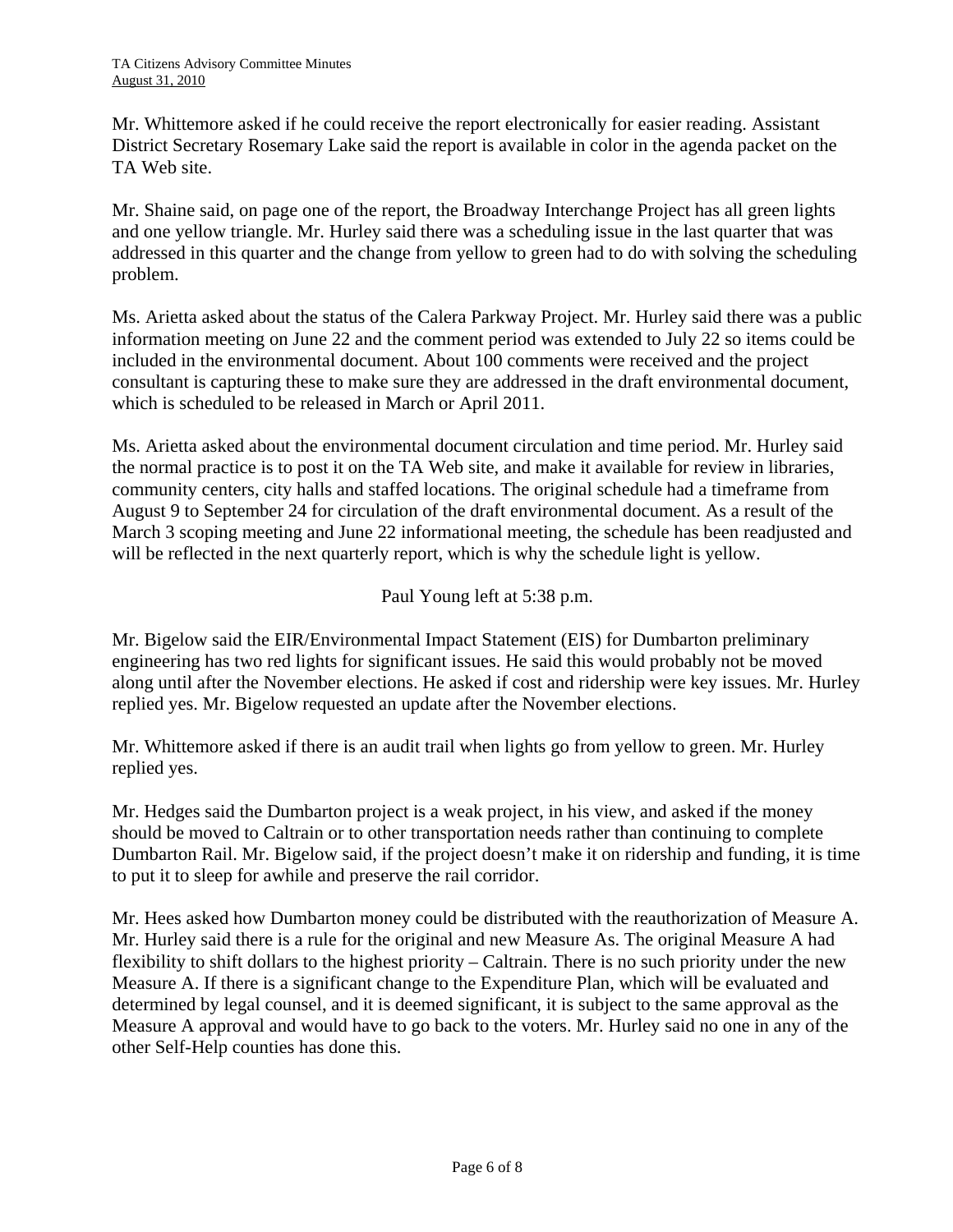## **REPORT OF THE CHAIR – PAT DIXON**

There will be a public hearing at the September 2 JPB meeting to discuss proposed service and fare changes. Comments can be made at [changes@caltrain.com.](mailto:changes@caltrain.com)

Mr. Hurley said the JPB is trying to deal with the structural deficit and is studying multiple options that include service changes and revenue increases.

Mr. Whittemore asked if the current proposal still includes service to Gilroy and weekend service. Mr. Hedges said Caltrain's press release indicates these services will remain.

Mr. Shaine said he hopes midday Giants service can be maintained.

### **REPORT FROM STAFF – JOE HURLEY**

- Caltrain signed off last Monday on the draft environmental document associated with the Broadway Interchange reconstruction project. This clears the hurdle to release the environmental document for public comment. A public meeting to solicit public comments and address concerns associated with the project is scheduled for Wednesday, September 15 from 6 p.m. to 8 p.m. in the Burlingame public library. The comment period will end on September 29.
- A YouTube video was shown on the June 22 completion celebration for the Highway  $101 -$ Third Avenue to Millbrae Avenue Auxiliary Lane Project. The project includes reconstruction of the Peninsula Avenue interchange, the Monte Diablo pedestrian over crossing, construction of the Broadway pedestrian over crossing and construction of sound walls.

John Fox said it would be nice if the public could acknowledge and understand how much work goes into finishing this type of major project. He congratulated staff and everyone involved with the project.

• There was a groundbreaking ceremony in San Francisco on August 11 for the combined Transbay Transit Center and downtown extension, which was attended by Transportation Secretary Ray LaHood and Speaker of the House Nancy Pelosi. The TA logo was obvious on project signage.

### **COMMITTEE COMMENTS**

Mr. Whittemore said there is a public meeting on September 8 at 7:30 p.m. at San Mateo city council chambers to discuss the potential project for traffic safety improvement at Poplar Avenue/Highway 101 to Humboldt Avenue.

Austin Mader-Clark has friends who live near the Peninsula Avenue overpass that use the overpass to walk to Coyote Point. She was informed it is a bit dicey using the overpass because of fastmoving traffic and there is just a small sidewalk with no railing. She said the overpass is great but the safety issue should be reviewed.

Mr. Shaine asked that Chair Dixon congratulate Executive Director Michael Scanlon at the TA Board meeting on being nominated as chair for the American Public Transportation Association.